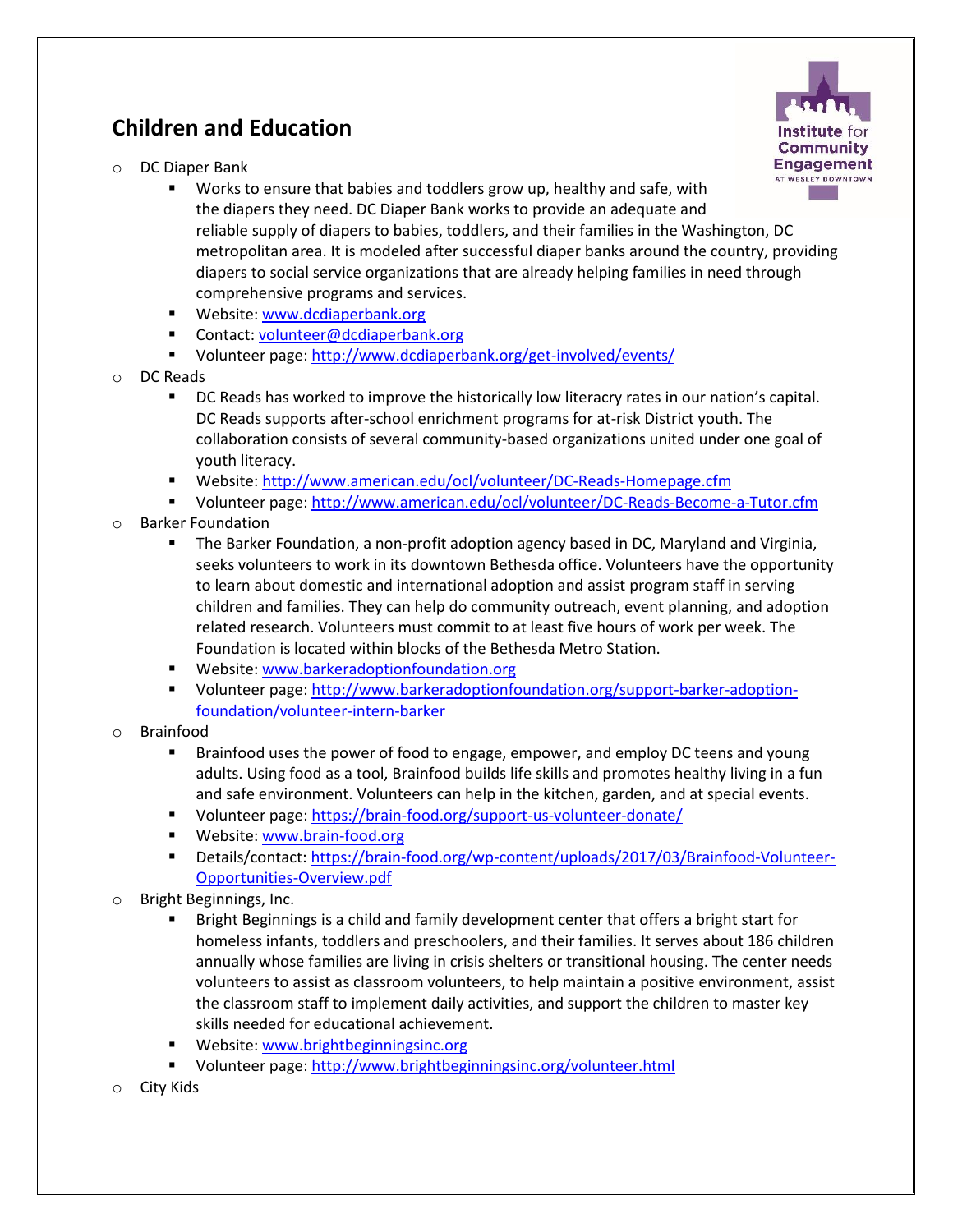- City Kids Wilderness Project is a nonprofit outdoor education program for underserved and at-risk inner-city youths (ages 12 to 24) from the Washington, DC metropolitan area. The program focuses on experiential learning, joins youth and staff in a cooperative family atmosphere, and utilizes the outdoor, natural environment as a classroom for academic, recreational and life skills. City Kids Wilderness Project is in need of volunteers to assist with afterschool lessons and activities. Volunteers needed for weekend adventure trips, fundraising, office projects, and daily programming.
- **Website[: www.citykidsdc.org](http://www.citykidsdc.org/)**
- Volunteer page:<http://citykidsdc.org/about/volunteer-opportunities/>
- Communities in Schools
	- Communities in Schools is a nationwide network of passionate professionals working in public schools to surround students with a community of support, empowering them to stay in school and achieve in life. Communities in Schools of the Nation's Capital began in 2003 when a group of community leaders committed to children, youth, and families formed a task force and determined the need to develop a new organization that would join the CIS network.
	- **Website[: www.cisnationscapital.org](http://www.cisnationscapital.org/)**
	- Volunteer page:<http://cisnationscapital.org/get-involved/volunteer/>
- o Critical Exposure:
	- **EXPO** Critical Exposure teaches youth to use the power of photography and their own voices to become effective advocates for school reform and social change. By empowering young people to develop skills as documentary photographers and advocates, Critical Exposure exposes citizens and policymakers to the reality of inadequate schools and low-income communities through the eyes of the youth who confront those realities every day.
	- **Website:** www.criticalexposure.org
	- **Volunteer page:** [http://salsa3.salsalabs.com/o/50914/p/salsa/web/common/public/signup?signup\\_page\\_KE](http://salsa3.salsalabs.com/o/50914/p/salsa/web/common/public/signup?signup_page_KEY=7878) [Y=7878](http://salsa3.salsalabs.com/o/50914/p/salsa/web/common/public/signup?signup_page_KEY=7878)
- o Crossroads Youth Opportunity Center
	- CYOC's Identity program provides programs for Latino youth in Montgomery County, Maryland to help them achieve a sense of confidence, connection, and control over their lives. Their goal is to reduce social and cultural barriers that hamper Latino youths' ability to participate fully in society's benefits and responsibilities.
	- Contact: [info@identity-youth.org](mailto:info@identity-youth.org)
	- **Website[: www.identity-youth.org](http://www.identity-youth.org/)**
	- Get Involved:<https://identity-youth.org/get-involved/>
- o DC Scores
	- **DC** Scores goes where kids in need are and creates neighborhood teams that give kids the confidence and skills to succeed on the playing field, in the classroom, and in life. We envision a DC where every child – no matter their family income – experiences the joys of childhood: sports, arts, service, and being part of a team. Where every child – no matter their family circumstances – is empowered to find academic success and grow into an emotionally and physically healthy teen and adult. Where every neighborhood supports and celebrates its children and their accomplishments on and off the playing field.
	- Website[: http://www.americascores.org/affiliates/dc](http://www.americascores.org/affiliates/dc)
	- Volunteer page:<http://volunteerdcscores.weebly.com/>
- Gaithersburg Beloved Community Initiative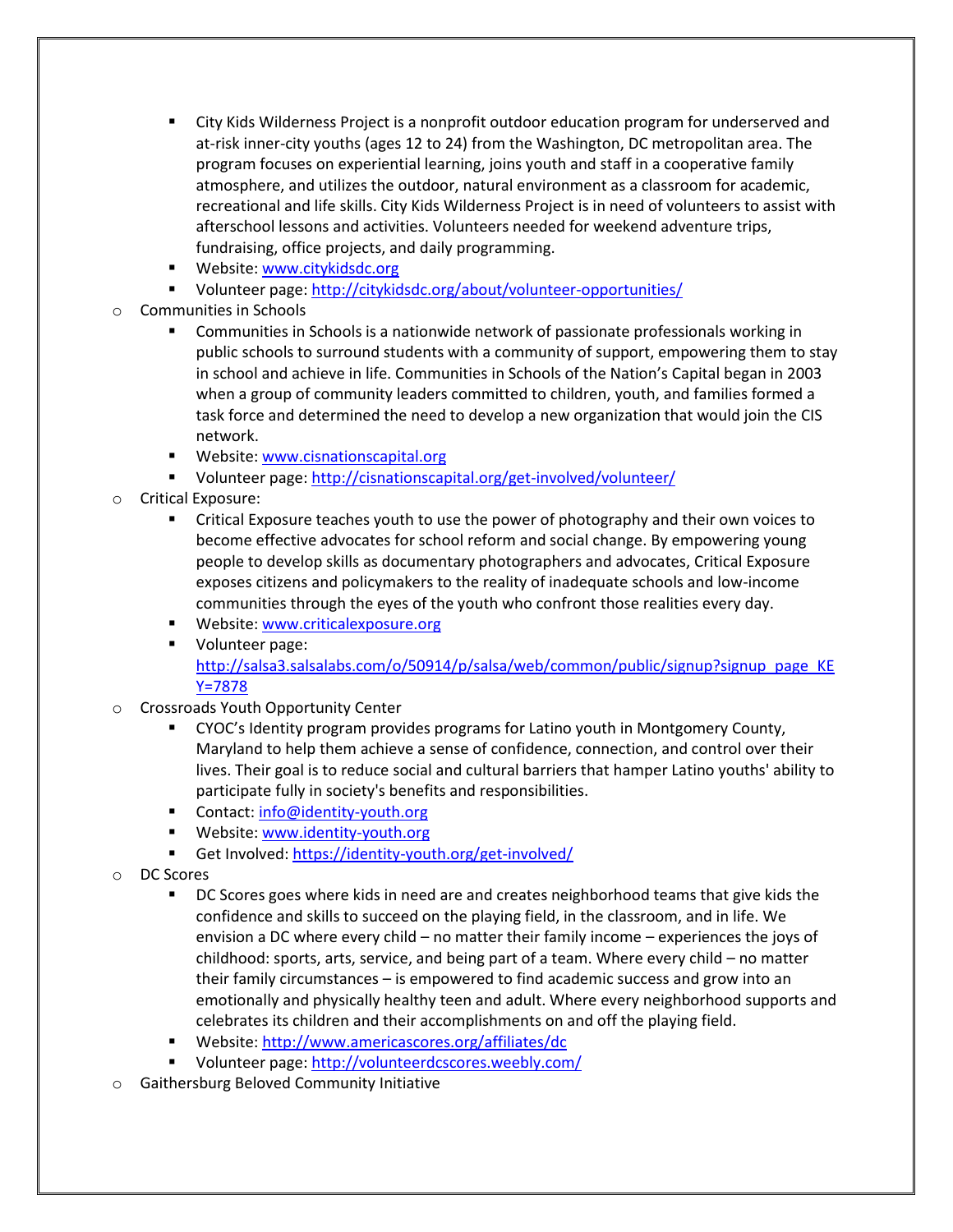- Partnering with Wesley Theological Seminary, the Gaithersburg Beloved Community Initiative engages Asbury residents who are currently in retirement with  $3^{rd}$  through  $5^{th}$ graders from local Gaithersburg elementary schools. This mentor program was inspired by a Martin Luther King Day sermon on the challenges facing minority youth and is named after King's vision of social justice and equality.
- Website[: http://www.asburymethodistvillage.org/lifestyle/giving-back/gaithersburg](http://www.asburymethodistvillage.org/lifestyle/giving-back/gaithersburg-beloved-community-initiative)[beloved-community-initiative](http://www.asburymethodistvillage.org/lifestyle/giving-back/gaithersburg-beloved-community-initiative)
- Contact: [amoran@asbury.org](mailto:amoran@asbury.org) or [swmarullo@wesleyseminary.edu](mailto:swmarullo@wesleyseminary.edu)
- o Girls Rock! DC
	- Utilizes music education to create a supportive, inclusive and creative space for girls to develop their self-confidence, build community, stand up and rock out!
	- **Website[: www.girlsrockdc.org](http://www.girlsrockdc.org/)**
	- Contact: [volunteer@girlsrockdc.org](mailto:volunteer@girlsrockdc.org)
	- Volunteer page:<http://www.girlsrockdc.org/get-involved/year-round/>
- o Hope and a Home
	- Hope and a Home program assist families by offering low cost housing, advocacy, career development, after school activities and childcare. Volunteers can organize special activities for children, provide childcare for monthly meetings, observe students in classrooms, tutor students one-on-one, or assist with the development of activities for teen workshops.
	- **Website[: www.hopeandahome.org](http://www.hopeandahome.org/)**
	- Volunteer page:<http://www.hopeandahome.org/get-involved.aspx>
- Homeless Children's Playtime Project
	- **The Homeless Children's Playtime Project's mission is to nurture healthy child development** and reduce the effects of trauma among children living in temporary housing programs in DC. Volunteers provide weekly activities, healthy snacks, and opportunities to play and learn for the children at emergency shelter and transitional housing sites in DC.
	- Volunteer page:<http://www.playtimeproject.org/get-involved/volunteer/>
	- Website: <http://www.playtimeproject.org/>
	- Contact: [deborah@playtimeproject.org](mailto:deborah@playtimeproject.org)
- o Horton's Kids
	- **Horton's Kids is looking for dedicated volunteers to tutor and mentor children, grades K** through 12. Horton's Kids is a community-based organization that serves 500 children, living in an isolated neighborhood called Wellington Park in Washington, DC's Ward 8. Horton's Kids' mission is to empower at-risk children and prepare them for successful and healthy lives through educational opportunities and comprehensive programs tailored to their needs. Horton's Kids provides a holistic, research-based continuum of academic, enrichment, and basic needs supports designed to empower children to succeed.
	- **Website[: www.hortonskids.org](http://www.hortonskids.org/)**
	- Volunteer page:<https://www.hortonskids.org/get-involved/volunteer/volunteer-center/>
- o Community Bridges, Inc.
	- Community Bridges empowers diverse girls to become exceptional students, positive leaders, and healthy young women. They accomplish this through academic skill building, conflict resolution, creative exploration, health and prevention, leadership and community action, outdoor discovery, and team building.
	- **Website[: www.communitybridges-md.org](http://www.communitybridges-md.org/)**
	- Volunteer page:<http://communitybridges-md.org/support-cb/volunteerintern/>
	- Contact: [inform@communitybridges-md.org](mailto:inform@communitybridges-md.org)
- **Jubilee Youth Services**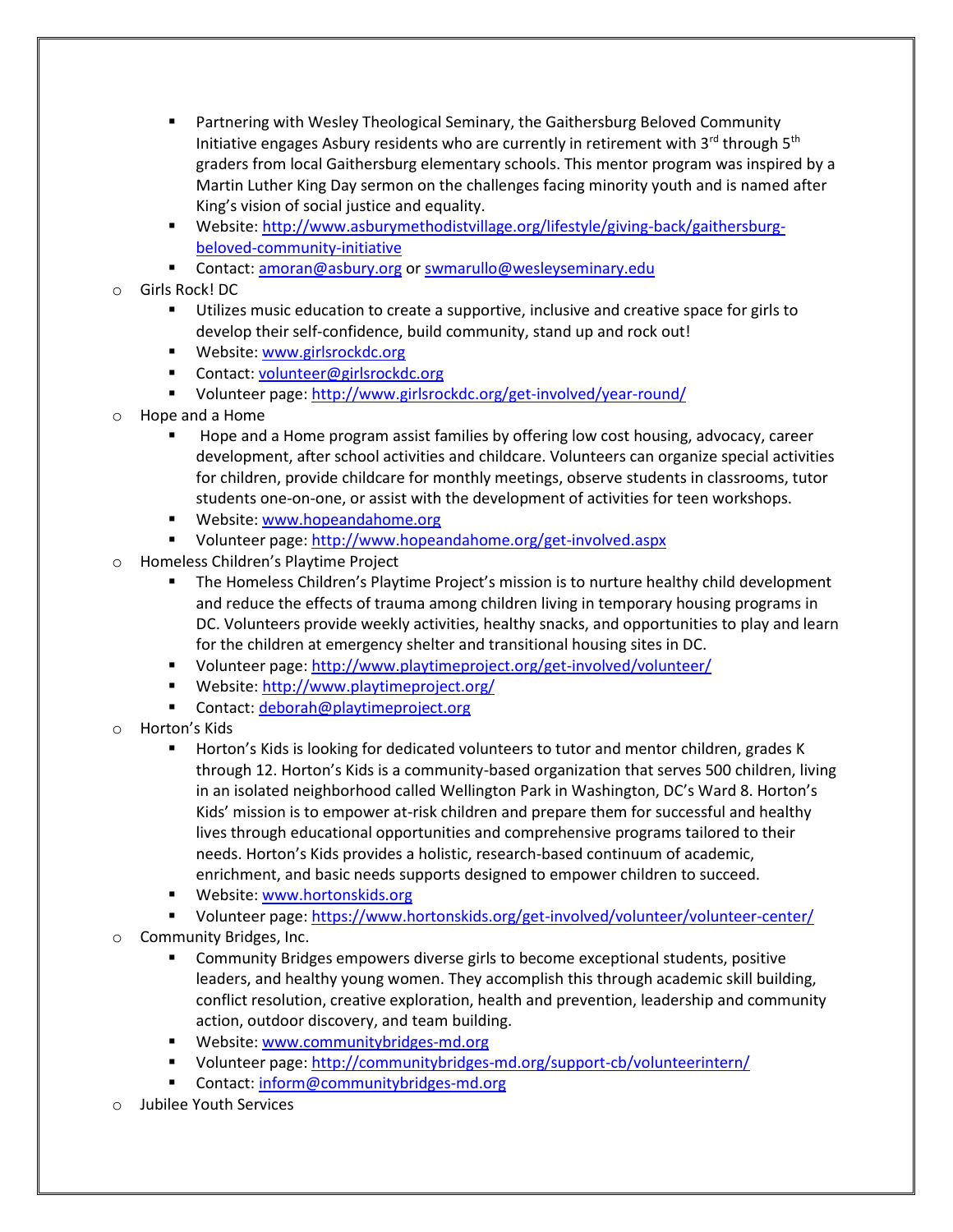- JYS is an after school enrichment program in the Adam's Morgan neighborhood, under the hospice of Jubilee Housing, Inc., which provides quality affordable housing to low income families and individuals in the District. JYS is a free after school program to Jubilee Housing residents and families living in the Columbia Height's/Adam's Morgan community. All the children are people of color and most come from immigrant families. Children work on many different math and reading levels. Math tutors as well as reading tutors are highly desired to work with our emergent, early, and transitional readers.
- **Website[: www.jubileehousing.org](http://www.jubileehousing.org/)**
- Contact: [info@jubileehousing.org](mailto:info@jubileehousing.org)
- KEEN (Kids Enjoy Exercise Now)
	- KEEN provides one-to-one recreational opportunities for children and young adults with developmental and physical disabilities at no cost to their families and caregivers. KEEN's mission is to foster the self-esteem, confidence, skills and talents of its athletes through non-competitive activities, allowing young people facing even the most significant challenges to meet their individual goals.
	- Volunteer page:<http://www.keengreaterdc.org/volunteer-keen>
	- Website[: http://www.keengreaterdc.org/](http://www.keengreaterdc.org/)
	- Contact:<http://www.keengreaterdc.org/node/14>
- o New Community for Children
	- **NCFC transforms the lives of children and youth in the District of Columbia by supporting** academic achievement, developing life skills, fostering creativity and cultural awareness, nurturing spiritual connections and growth, and empowering children to succeed. Programs and services include college readiness and various after-school programs.
	- Contact: [info@ncfc-dc.org](mailto:info@ncfc-dc.org)
	- **Website[: www.ncfc-dc.org](http://www.ncfc-dc.org/)**
- o Sitar Center for the Arts
	- Sitar Center for the Arts is a community arts organization offering after-school, Saturday, and summer arts education programs to residents of the Adams Morgan, Mount Pleasant, and Columbia Heights neighborhoods. The Sitar Center currently serves over 200 students in the areas of music, dance, drama, writing, and visual art. The programs are accessible and affordable to the youth in the neighborhood.
	- **Website[: www.sitarartscenter.org](http://www.sitarartscenter.org/)**
	- Volunteer page:<http://www.sitarartscenter.org/get-involved/volunteer/>
- New Community for Children (NCFC)
	- An after-school program. NCFC provides children and youth with learning experiences that build up their academic, social, and creative skills. In partnership with New Community Church, NCFC partners with the community to holistically prepare under-served children to become productive adults who in turn serve their communities.
	- **Website[: www.ncfc-dc.org](http://www.ncfc-dc.org/)**
	- Contact: [marcusmeans@ncfc-dc.org](mailto:marcusmeans@ncfc-dc.org)
	- Volunteer page:<https://www.ncfc-dc.org/volunteer/>
- o Safe Shores DC Children's Advocacy Center
	- Provides comprehensive and coordinated services for children and families affected by physical and sexual abuse, and witnesses to violence in our Nation's Capital. Safe Shores works with over 1,000 children and families every year through advocacy, forensic and clinical services, and prevention efforts.
	- **Website[: www.safeshores.org](http://www.safeshores.org/)**
	- Contact: [volunteer@safeshores.org](mailto:volunteer@safeshores.org)